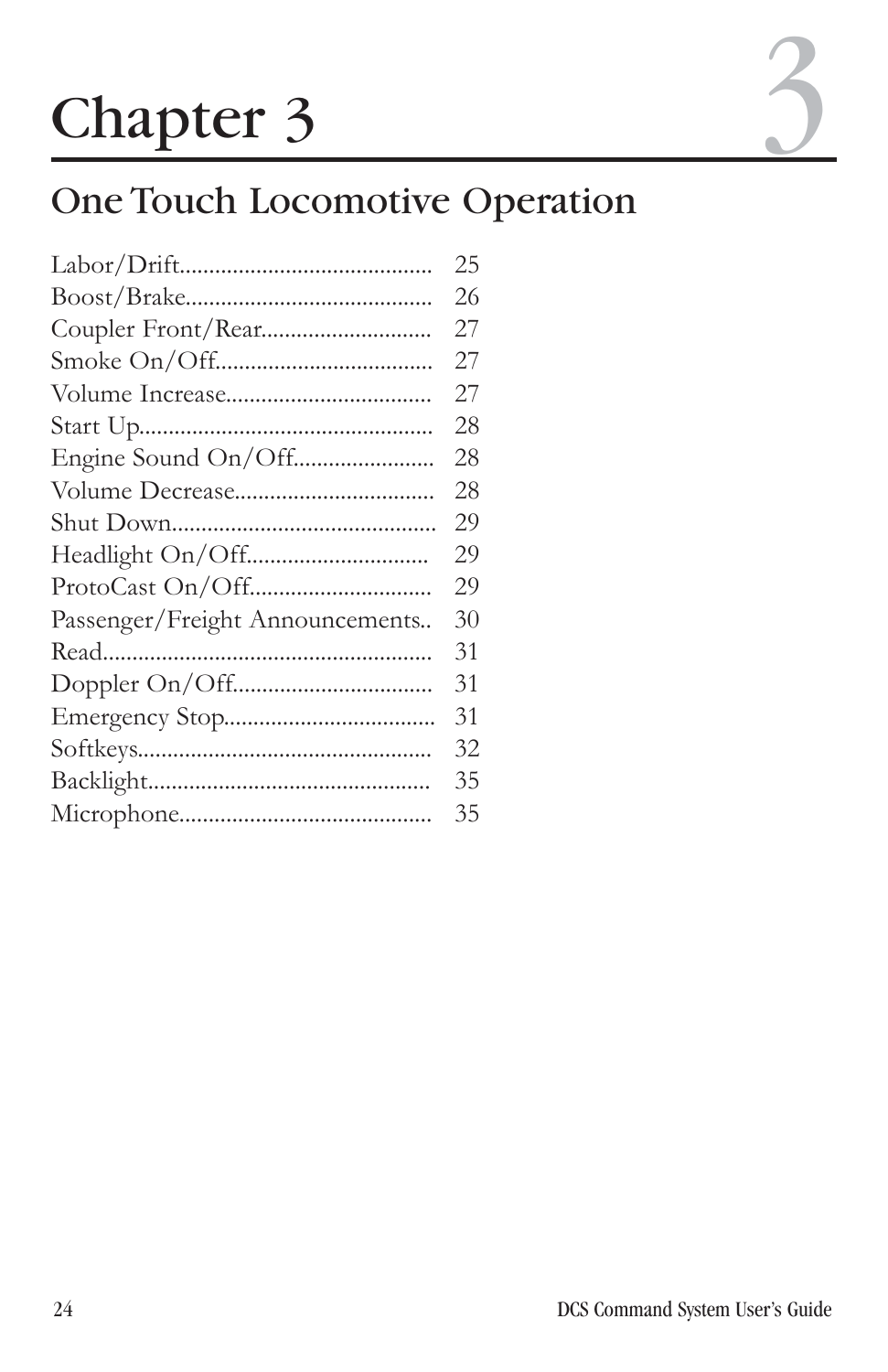The most frequently accessed features can be controlled via the One-Touch buttons on the DCS remote handheld. These buttons will affect only the locomotive selected and shown in the LCD. You can watch the LCD screen to see which engine you are addressing and what features you are turning off and on.

Many of the most commonly used One-Touch buttons are located on the lower half of the remote:

#### **LABOR REV UP / DRIFT REV DN:**

Press the top end of the rocker switch to change engine sounds to labored chuff or higher engine revolution levels without changing speed. You will see an increase of smoke output corresponding to the sounds of the engine working harder, and the LCD will show Labored Chuff/Rev Up.

OR

Press the bottom end of the rocker switch to change engine sounds to drift or lower revolution levels without changing speed. You will see a decrease of smoke output corresponding to the sounds of the engine working less hard and the LCD will show Drift Chuff/Rev Down.

For diesel or electric engines, the change in sound will become more pronounced with each press of the switch until you reach the system limit of eight REV levels. The sound level will remain as you set it until you press the opposite end of the rocker switch to return the engine sounds step-bystep to normal. The system automatically



resets the sound REV level to a protoypical level based on the engine's speed.

For steam engines, as soon as you release the button, the sound will return to the normal steam chuff setting.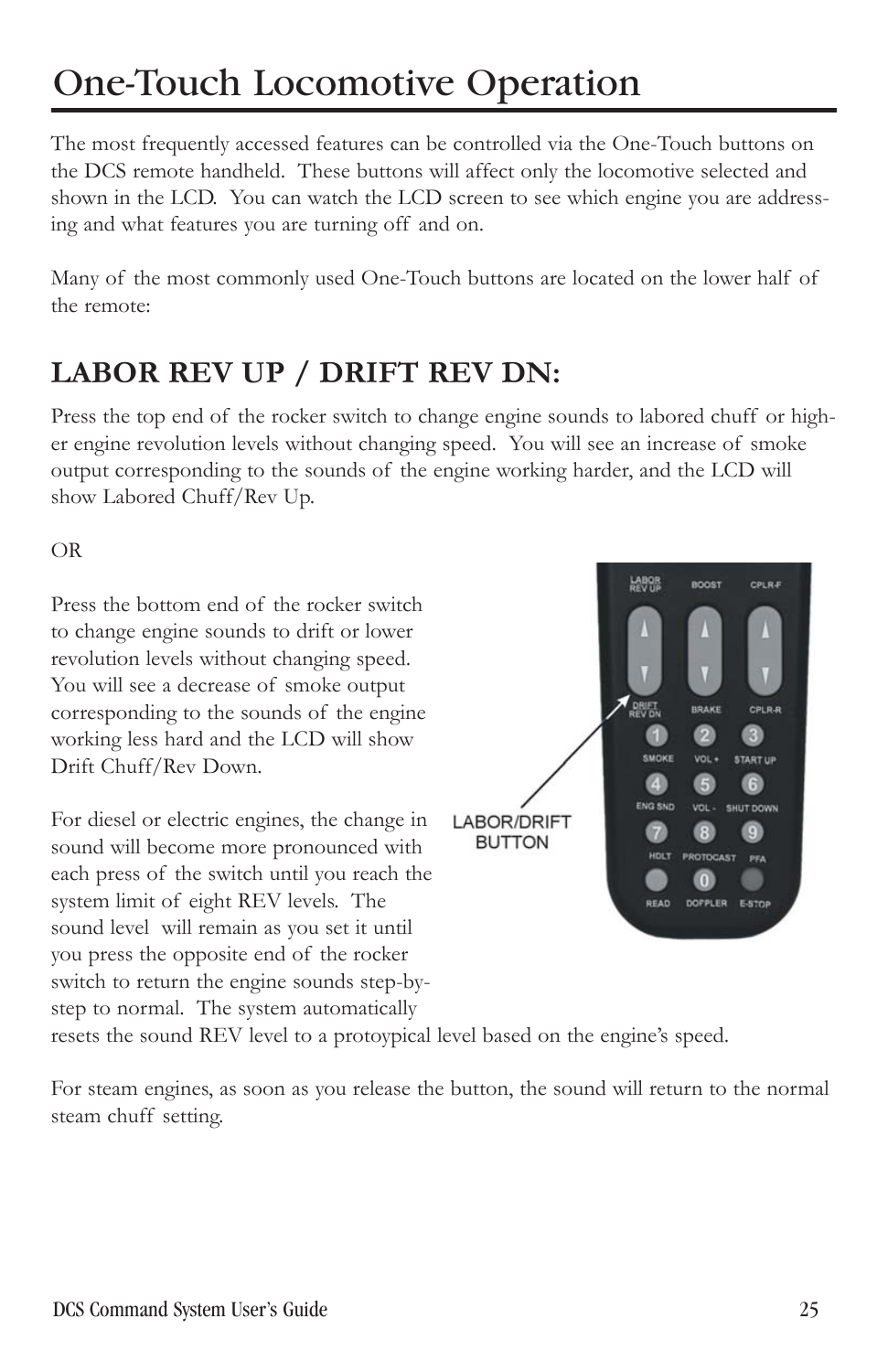There are three degrees of chuff (drift, normal, labor) in steam engines and eight degrees of diesel revolutions above idle. Your diesel's default rev sounds depend upon how fast it is running.

Smoke output in diesel engines increases or decreases relative to engine REV levels.

**Note:** Your engine's default setting is to go into labor/drift mode automatically when the system senses that speed has changed. As soon as you use this rocker switch, the system is changed from Auto to Manual setting. To put the Labor/Drift setting back into Auto, you must do it through the menu. See the System Menu/Proto Chuff section of the "Menu Operations" chapter(s) of this manual for instructions

#### **Caution**

Operating your engine in Labor or Rev Up mode with increased smoke output for extended periods of time uses large quantities of smoke fluid and may cause the wick to burn if it is not replenished. Check your smoke fluid levels more frequently than normal if you frequently operate in labor/rev up mode.

#### **Boost/Brake:**

Press and hold top end of rocker switch to temporarily increase speed of the selected engine.

OR

Press and hold bottom end of rocker switch to temporarily decrease speed of the selected engine

The speed will continue to change (keep getting faster or slower) for as long as the button is pressed, before resuming the set speed when you release the button.



**BOOST/BRAKE** ROCKER SWITCH

Please see Page 55 for more on Boost/Brake Operation.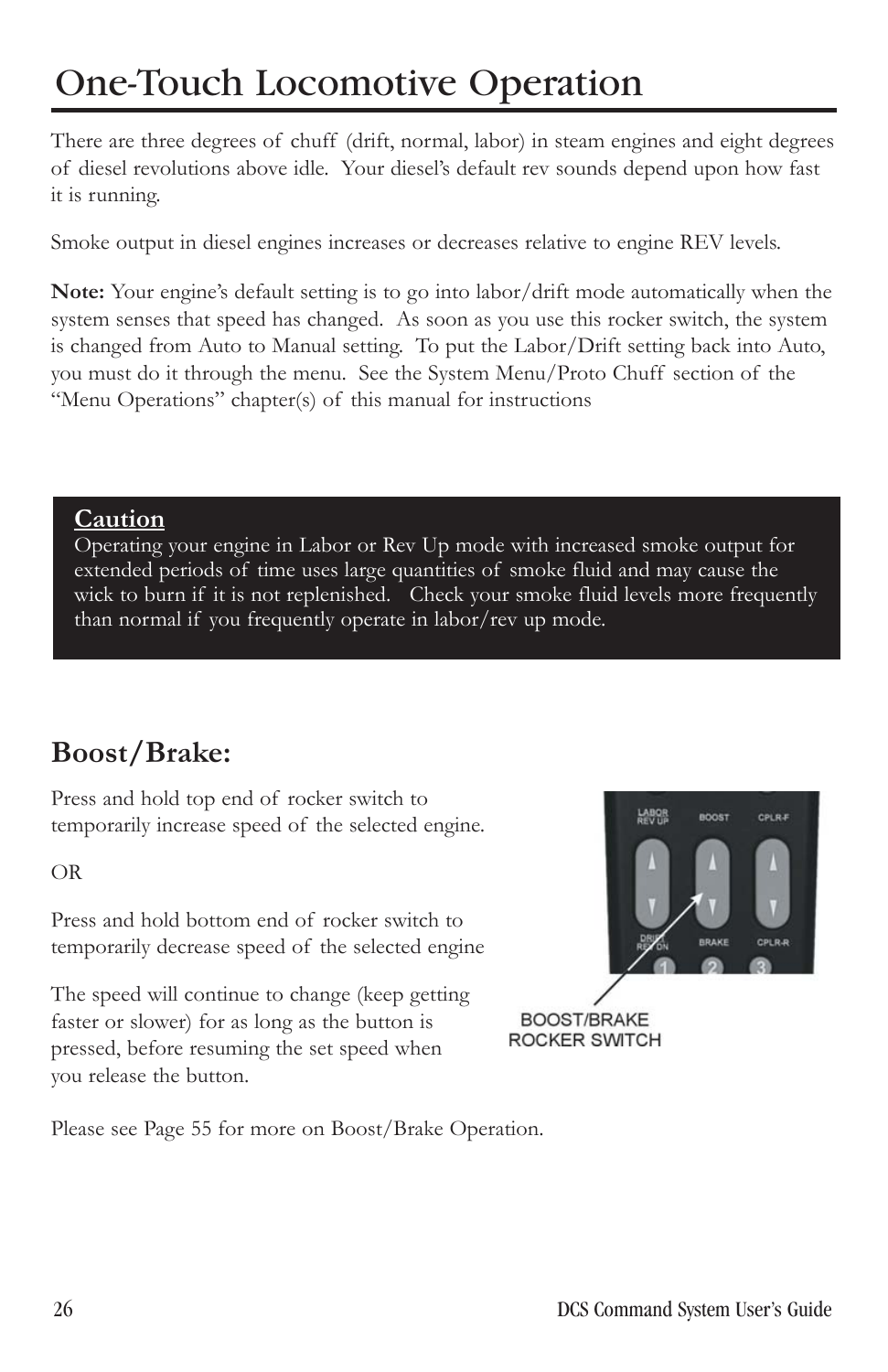#### **CPLR-F / CPLR-R:**

Press top end of rocker switch to fire the front coupler (if your locomotive is equipped with one)

OR

Press bottom end of rocker switch to fire the rear coupler

When engine sounds are on, coupler release sounds will play as the coupler is fired.

#### **SMOKE (1):**

Press this button to turn the smoke unit on or off (LCD will show "Smoke  $=$  On" or "Smoke  $=$  Off").

Because of the way the smoke unit works, it may take a few seconds after pushing the button before you see the smoke start or stop.

*For instructions on setting the smoke density level (to minimum, medium, or maximum), please see the Control Menu in the "Menu Operation" chapter of this book.*

#### **VOL + (2):**

Press this button to increase all sound set volumes above the default settings, up to the maximum level allowed for the selected engine (LCD will show "Master Volume Up"). The volume will increase one level with each button push (until you reach the maximum level) and will remain at the level you set until you press Vol- (5) to lower volume.

*To control the volume of individual elements of the sound set (i.e. horn/whistle volume, bell volume, engine sounds volume, and accent sounds volume), see the "Sound" menu in the "Menu Operation" chapter of this book.*





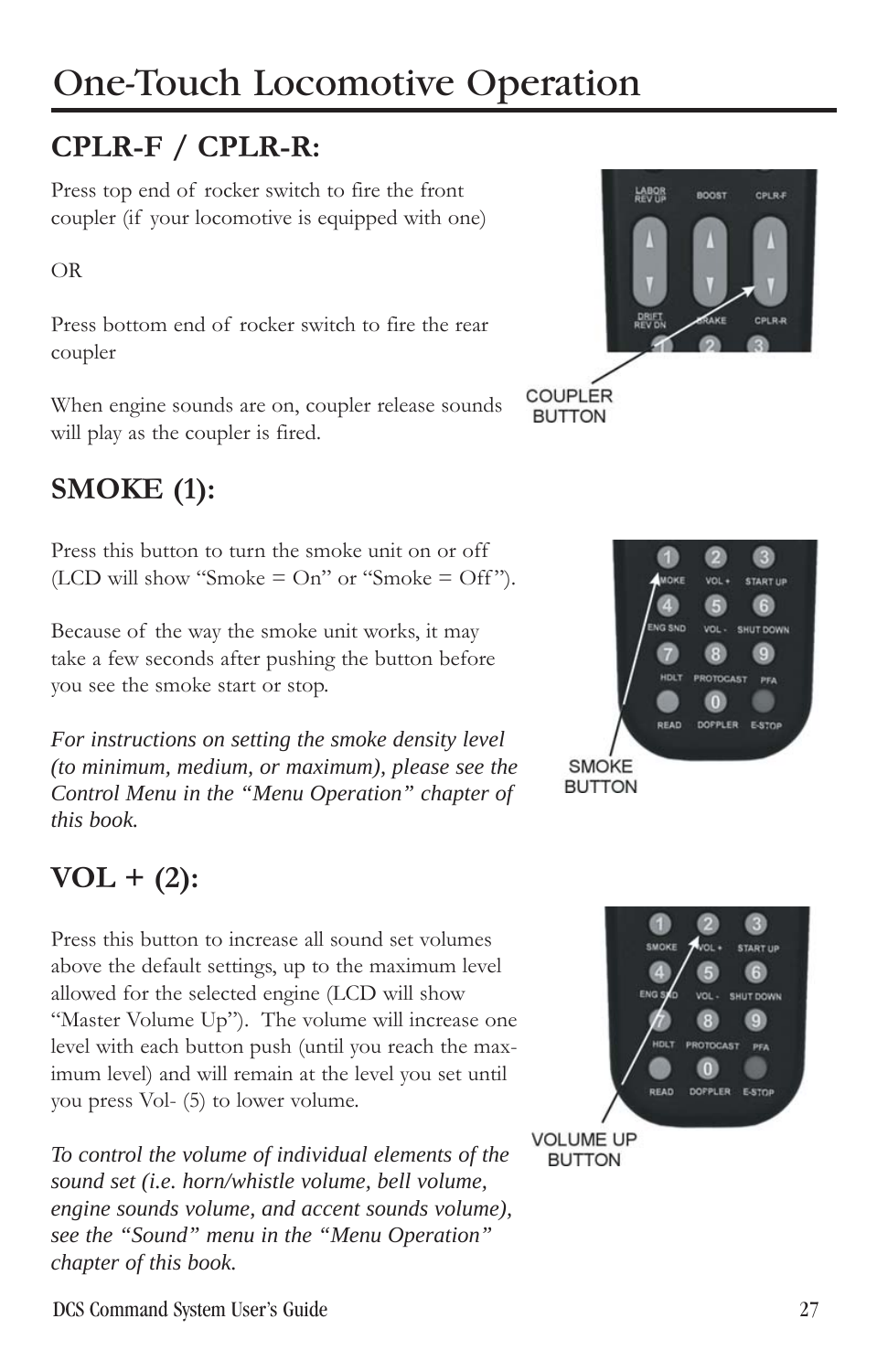### **START UP (3):**

On start-up, with the engine stopped (at 0 smph), press the button to activate sound, smoke, and lights (LCD will show "Start Up"). A newly accessed engine that has not been started up will move, but it will run silently without lights or smoke.

#### **ENG SND (4):**

Press this button to silence engine and accent sounds. The horn and bell will still sound if triggered. Press it again to restore sounds at the previous volume (LCD will show "Engine Snd  $=$  On" or "Engine Snd  $=$  Off").

### $VOL - (5):$

Press this button to decrease all sound set volumes below the default settings, until the engine falls silent (LCD will show "Master Volume Down"). The volume will decrease one level with each button push (until you reach the minimum level) and will remain at the level you set until you press Vol+ (2) to raise the volume.

*To control the volume of individual elements of the sound set (i.e. horn/whistle volume, bell volume, engine sounds volume, and accent sounds volume), see the "Sound" menu in the "Menu Operation" chapter of this book.*





**VOLUME DOWN BUTTON**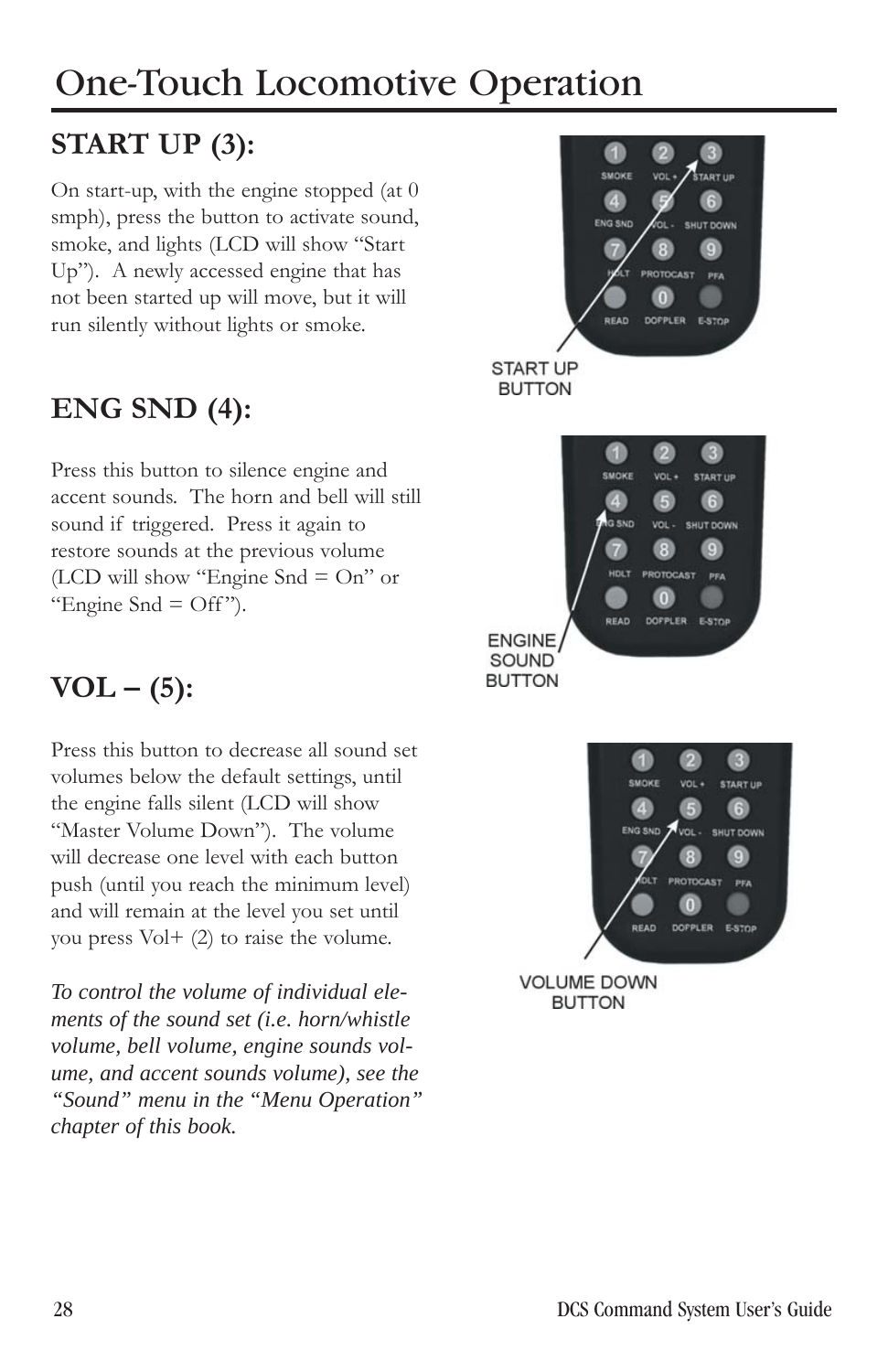### **SHUT DOWN (6):**

Press this button to turn off sound, smoke, and lights in preparation for powering down (LCD will show "Shut Down"). Shut Down sounds will play, and the engine will fall silent with the lights off, though it will still move until you scroll to 0 smph. Note that power is still on the track after shut down.

### **HDLT (7):**

With the engine stopped, press this button to turn headlight on and off (LCD will show "Headlight  $=$  On" or "Headlight  $=$ Off").

#### **PROTOCAST (8):**

To activate this feature, you must first onnect an audio source to the DCS system.

1. Plug a male-to-male mini cable (1/8" plug, like that used for the headset with a portable CD/tape player or M.T.H. Item No. 50-1009) first into the Proto-Cast port of the TIU, then plug the other end of the cable into your audio source's headphone jack or line-out jack.

2. Play the recording according to the audio source's instructions.

3. Press the "PROTOCAST" button to play the recording through your engine. When the Proto-Cast feature is enabled, your regular engine sounds are silenced so that the recording may be heard clearly. A (C) appears on the LCD to indicate that Proto-Cast is in use.

4. Press the button again to stop the feature and return to normal engine sounds.





**BUTTON** 



DCS Command System User's Guide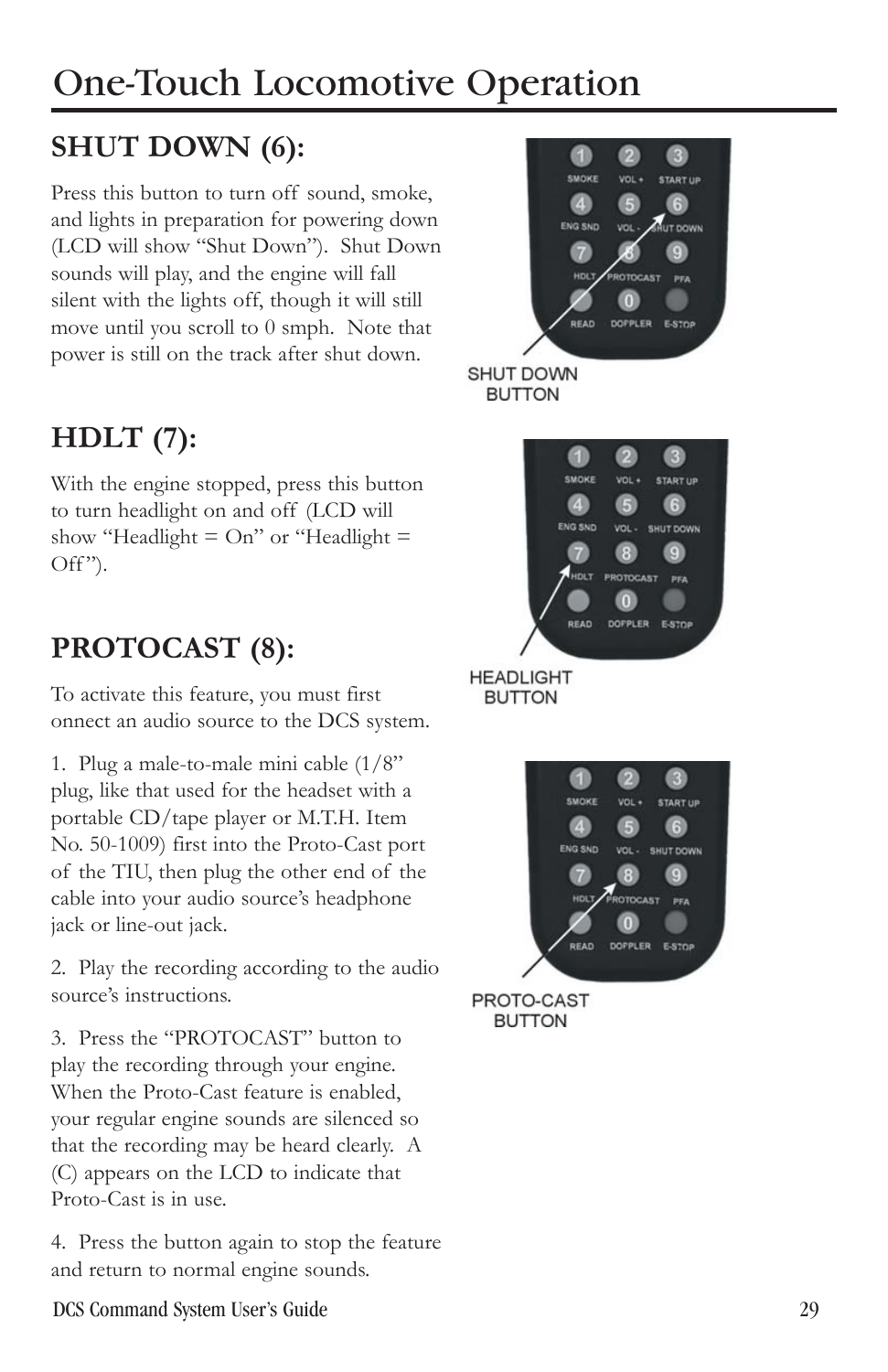### PROTOCAST (8): (cont'd)

You can use Proto-Cast in only one engine at a time (the active engineat the time the feature is selected). Because Proto-Cast uses a large share of the microprocessor's processing power in the TIU, activating other features while running with Proto-Cast may cause interruptions in the audio.



**DCS Tip:** Because Proto-Cast sends such a large digital signal on the track, it is important that your track be clean when you run this feature. If you get popping and distortion while running Proto-Cast, please clean your track. The large digital signal also means that playing the audio source too loudly can result in sound distortions; resolve this by turning down the audio source volume.

### **PFA (9):**

1. Press this button to activate Passenger/Freight Announcements (LCD will show  $PFA = On''$  or  $PFA = Off$ .

2. Press the Direction button to stop the train, then press it three more times, pausing for several second as described in your engine's conventional mode operating instructions, to cycle through the PFA sequences.

3. When the entire PFA script has run, the bell will begin to ring and the engine will pull out at the speed you had set when you pressed the PFA button. If you wish to run the engine at a slower speed than when the PFA was activated, scroll the SMPH to the desired speed. When the engine begins to move, scroll the SMPH one additional setting to lock in the new slower speed.





**DCS Tip:** If you want to stop the PFAs from running before the sequence is complete, press the PFA button again to turn the feature off.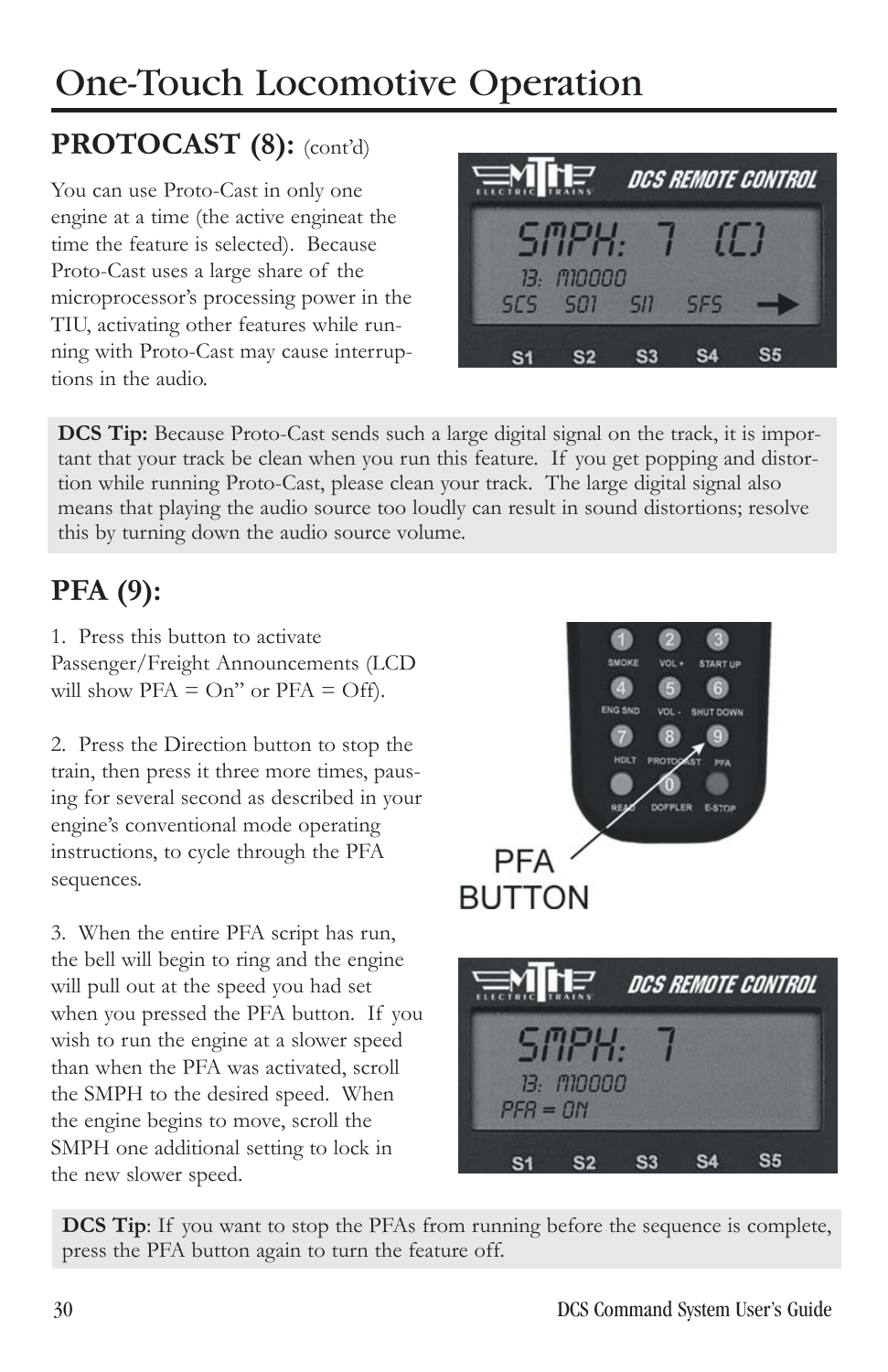#### **READ:**

If you are adding or removing engines on the track, press READ to update the Active and Inactive Engine lists. Alternately, you can change the active status of each engine individually as described in the "Selecting and Starting the Locomotive" section in the "Quick Start" chapter of this manual.

#### **DOPPLER (0):**

Press this button to activate the Proto-Doppler feature for one-time use (LCD will show Doppler  $=$  On" or "Doppler  $=$ Off"). Engine sounds will initially drop, then build to a peak before fading away. Press the DOPPLER button again after the effect has played to turn the feature off and return the locomotive to normal engine sounds.

*See the "Doppler Setup" instructions in the "Advanced Menu" portion of the "Menu Operation" chapter(s) for how to set an engine to play the Doppler effect every time it passes a certain place on your layout.*

#### **E-STOP (Emergency Stop):**

This button instantly cuts power to all tracks connected to your TIU(s). You need to turn off power at the transformer, power down the remote, return power, and re-access and start-up engines like a new session in order to continue operation.

*Note: If the TIU is powered by an auxiliary power supply, that power source must be unplugged and plugged back in before the TIU will reset.*





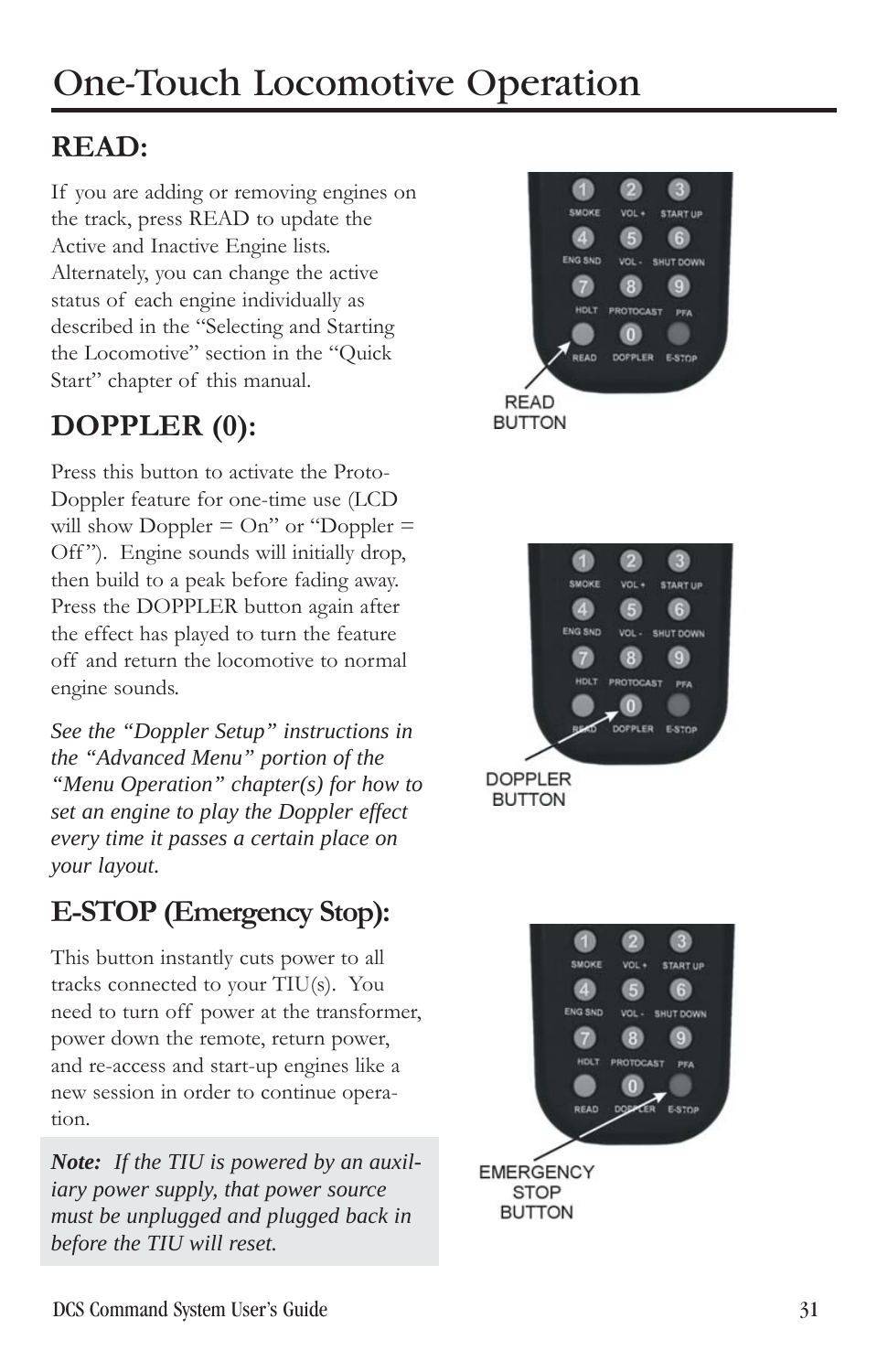#### **Softkeys (S1-S5):**

Softkeys are designed to serve different functions with different engines rather than have a fixed function like the other One-Touch keys. This flexibility is important because the wide variety of M.T.H. engines has an equally wide range of appropriate operating features. For instance, a modern diesel has very different operational features than an early twentieth-century steamer.

The appropriate options for each engine are displayed on the LCD as you control that locomotive.

#### **To activate softkey features:**

- Press softkeys S1-S4 to activate the feature listed directly above each button.

- Use S5 to scroll though the softkey list and access more softkey options for each engine.

- Press the softkey (S4) below "More" in the fourth and final softkey screen to access a list of additional softkey features you can scroll and select with your thumbwheel.



**SOFT KEYS** 

#### **Feature Key**

Features that start with: S=Sound features L=Light Features M=Menu Features that you must then setup F=Function Features that you can turn on or off (See the full chart in Appendix A)





DCS Command System User's Guide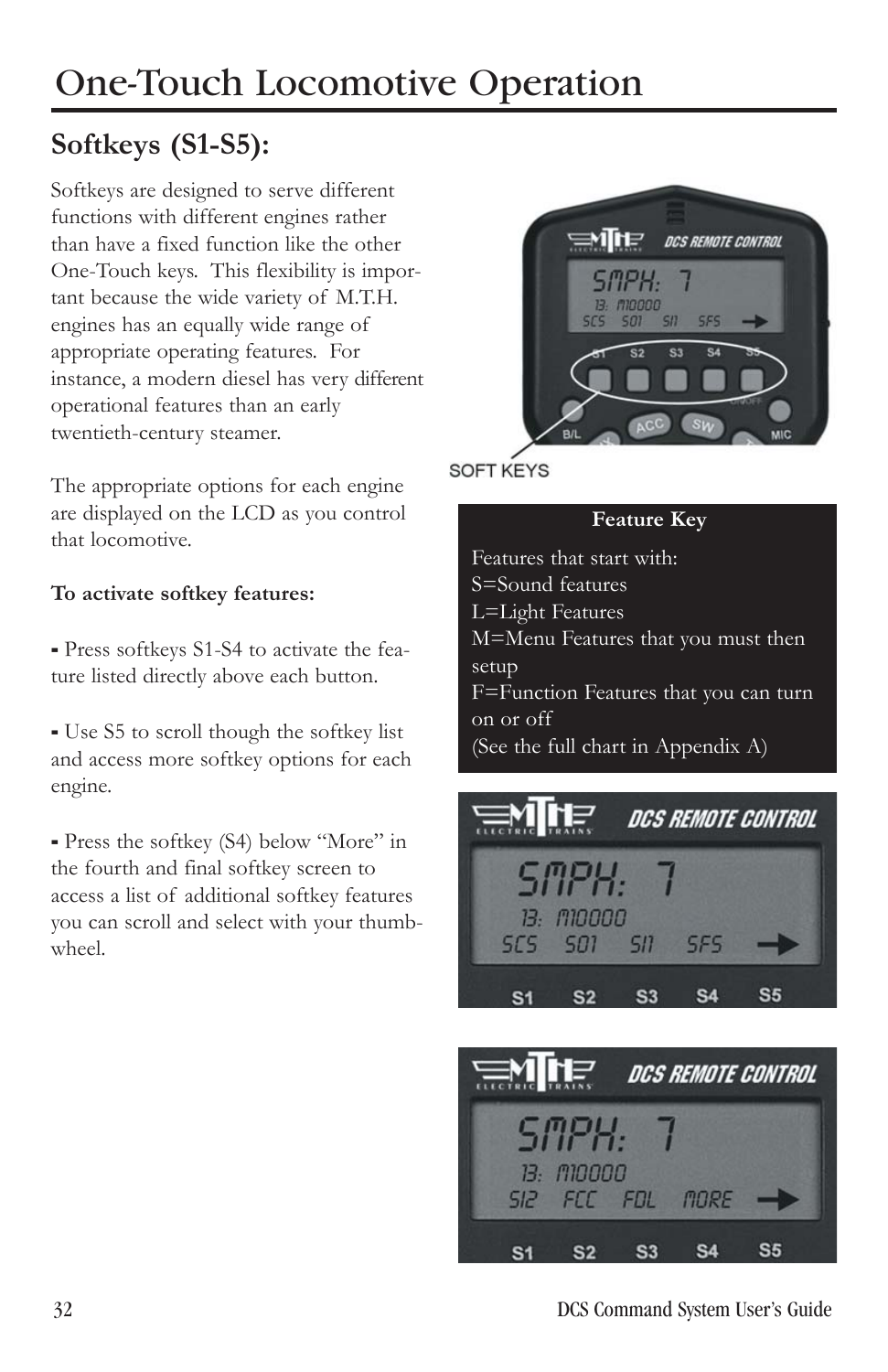#### **Softkeys (S1-S5):** (cont'd)

#### **To re-order softkey features:**

It is possible to re-order the softkeys so that the ones you use most often for a given locomotive are at the top of its list.

1. Press the S4 softkey under "More" in the fourth softkey screen to access the complete scroll list of features.

2. Scroll until the arrow points to the feature you want to move.

3. Press the S2 key under "Move"

4. Scroll to the softkey's new location and press the thumbwheel to place it there.

#### **To delete softkey features:**

If for some reason you want to delete a softkey feature, you may. We encourage you to do this sparingly; it is better to reorder softkeys so that those you do not use are at the bottom of the list.

1. Press the S4 softkey under "More" in the fourth softkey screen to access the complete scroll list of features.

2. Scroll until the arrow points to the feature you want to move.

3. Press the S1 key under "Del"

4. Press the thumbwheel to confirm the deletion.





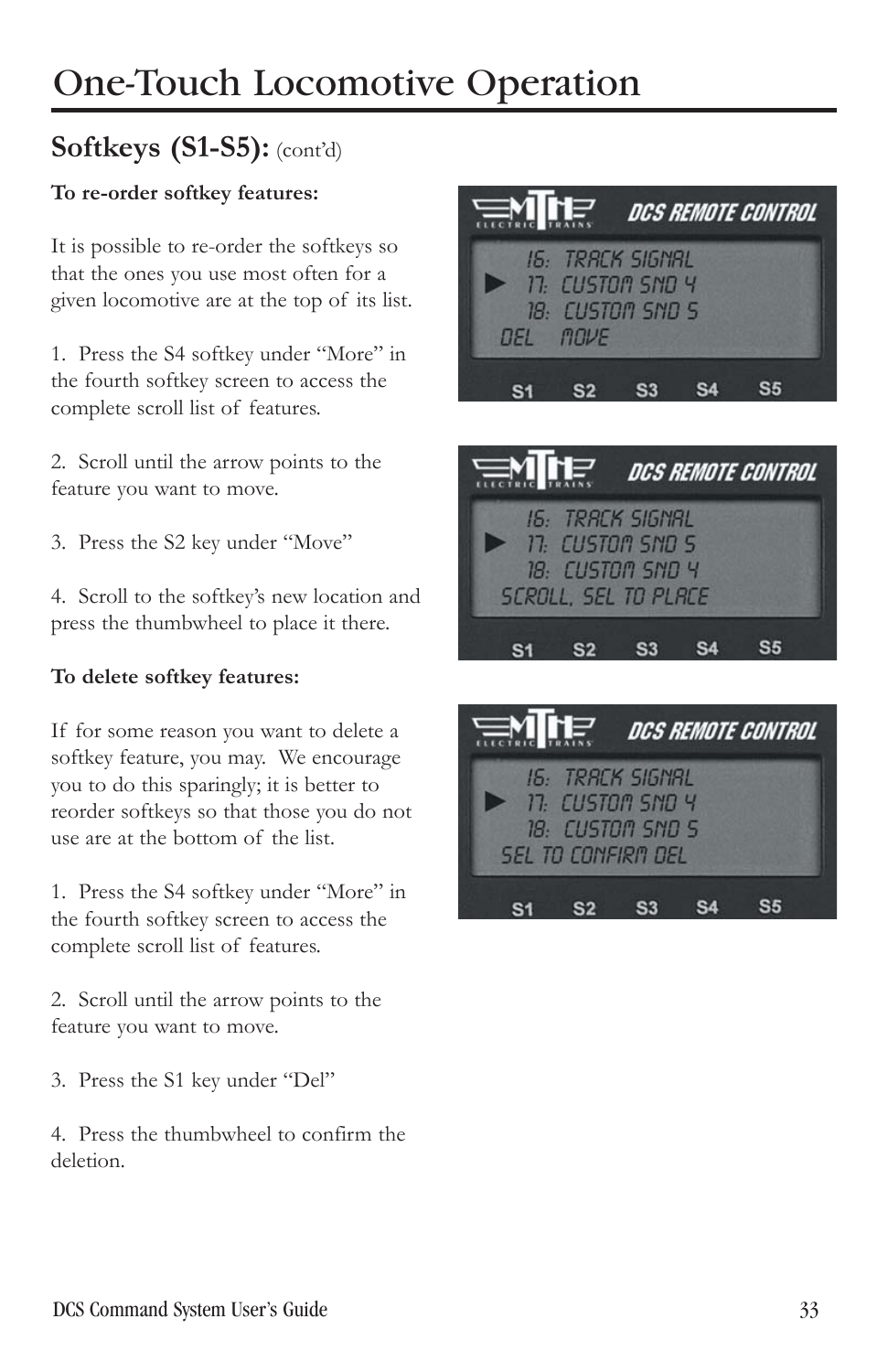#### **Softkeys (S1-S5):** (cont'd)

#### **To restore a deleted softkey:**

Because softkeys are associated with an engine rather than the system itself, restoring a deleted softkey can only be accomplished by deleting the engine it is associated with and then readding the engine.

*See the System Menu section of the "Menu Operation" chapter(s) of this manual for instructions on deleting and adding engines.*

**DCS Tip:** The system is designed to accommodate as many as 100 softkeys per engine as we think of new features to add. Keep an eye on www.protosound2.com or sign up for our free e-newsletter for information on the growing softkey chart.